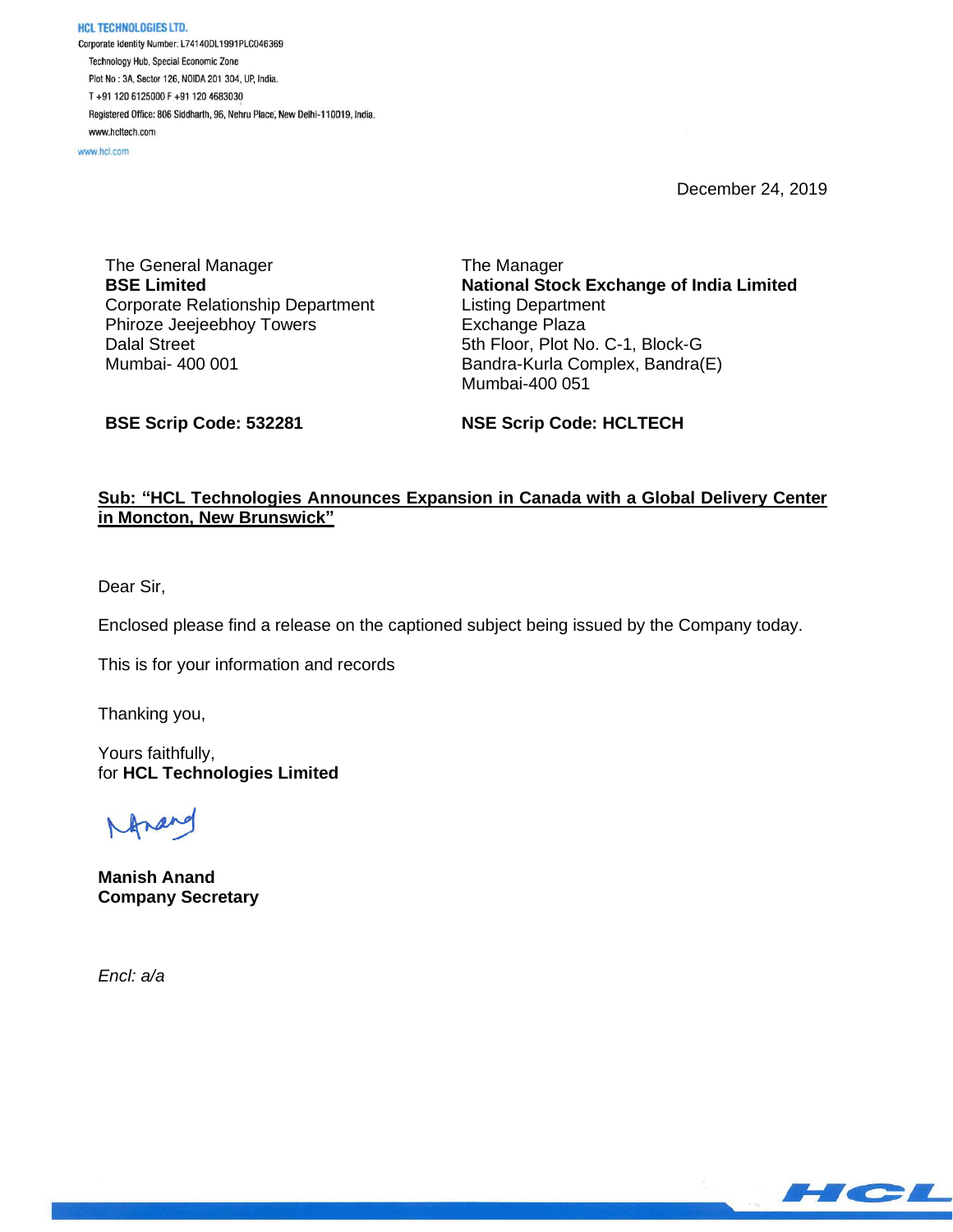

# **HCL Technologies Announces Expansion in Canada with a Global Delivery Center in Moncton, New Brunswick**

**Noida, India, and Moncton, New Brunswick, Canada, Dec 24, 2019** -- HCL Technologies (HCL), a leading global technology firm, has announced the opening of a Global Delivery Center (GDC) in Moncton, New Brunswick, Canada. The GDC will focus on technology areas in application development, support, testing, and servicing global clients.

HCL will draw on its 10-year track record of success in Canada to assist tech companies as they continue to grow in the digital age. With its first office opening in Toronto in 2009, HCL partnered with one of Canada's largest railway companies. From there, HCL has worked with Fortune 500 and G2000 Canadian customers to develop frameworks, technologies, and processes that will help businesses succeed through phases of growth and transformation.

HCL has partnered with Opportunities New Brunswick (ONB) in the planning and development of this growth. Opportunities New Brunswick provided guidance and resources for the GDC and future employees. Staffing will include a combination of relocating skilled workers and local hiring. The company anticipates the number of employees to grow to 300 over the next three years.

"This is a win-win for New Brunswick," said Mary Wilson, Minister of Economic Development and Small Business and Minister responsible for Opportunities New Brunswick. "Population growth and economic development depend on each other. We need new jobs and new people to prosper and grow. HCL is bringing skilled newcomers and creating jobs for our New Brunswick-based graduates, both of which will help to strengthen our workforce and energize the private sector. Our Province welcomes HCL, their incredible team, and this exciting new growth."

"The launch of this Global Delivery Center champions our next decade of growth in Canada and the region," said Jagadeshwar Gattu, Corporate Vice President - Infrastructure Delivery, Americas at HCL "The area is a key one for HCL, and we have been extremely fortunate to have partners such as Opportunities New Brunswick; the Province of New Brunswick's Department of Post-Secondary Education, Training, and Labour (PETL); the Moncton Multicultural Association; and the City of Moncton to help manage this growth. We look forward to many more years of success."

The expansion supports objectives set out in New Brunswick's Population Growth Strategy, an economic and population growth plan that requires the collective efforts of the federal, provincial and municipal governments.

"We are taking a coordinated approach with our partners across government, including the City of Moncton and the Moncton Multicultural Association and local developers, to ensure a smooth transition for the company, their employees, and the larger community," said Ernie Steeves, Minister of Finance, on behalf of Trevor Holder, Minister of Post-Secondary Education, Training and Labour. "We are also working with onboarding experts to ensure that the needs of the community are communicated at each step."

In support of this expansion, HCL is eligible for an investment of up to \$6.26 million from Opportunities NB, a Crown corporation that seeks to attract and support opportunities to grow the economy and create jobs. The assistance will be delivered in the form of a payroll rebate, forgivable loan, and non-repayable contributions.

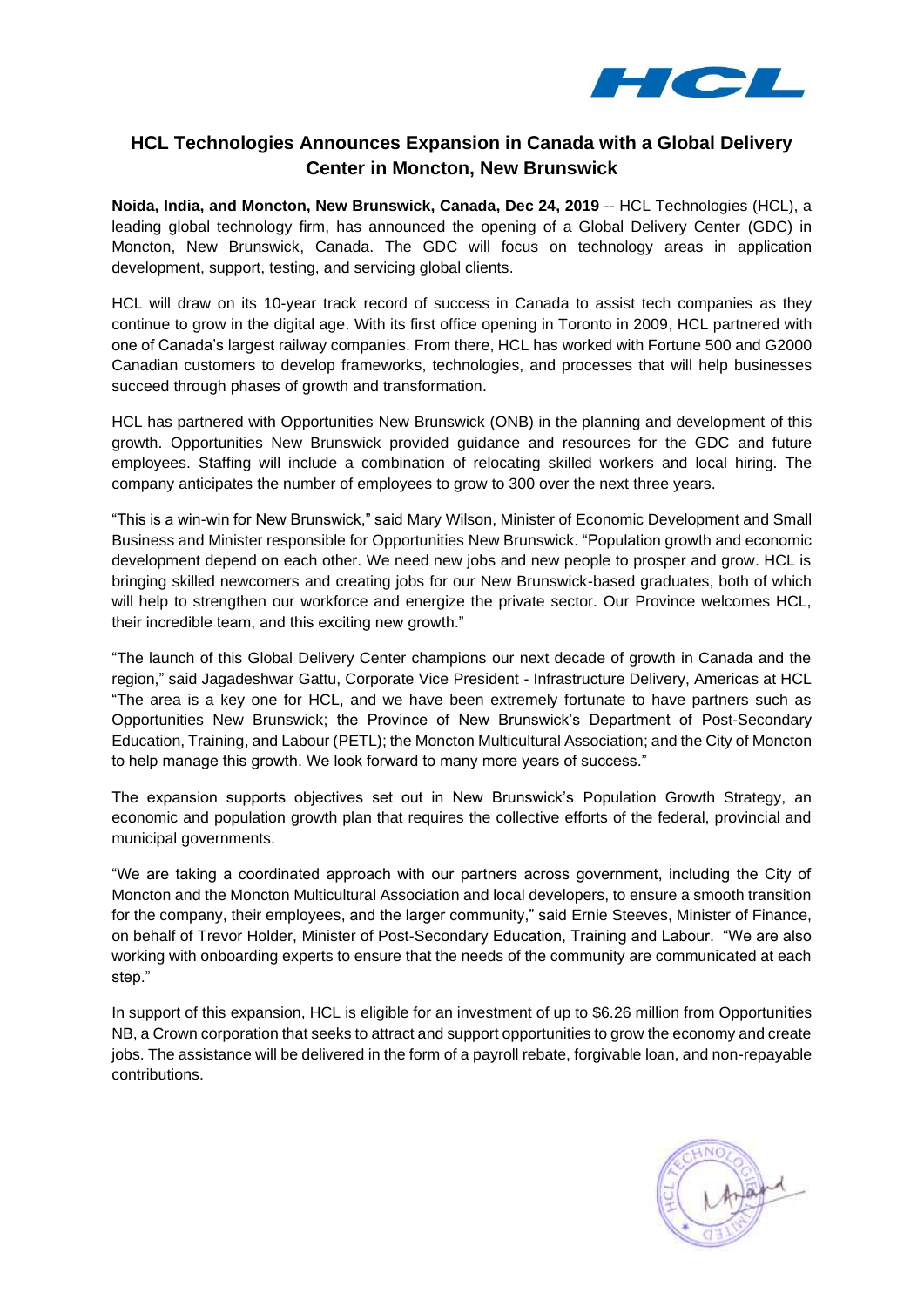

### **About HCL Technologies**:

HCL Technologies (HCL) empowers global enterprises with technology for the next decade today. HCL's Mode 1-2-3 strategy through its deep-domain industry expertise, customer-centricity and entrepreneurial culture of ideapreneurship™ enables businesses transform into next-gen enterprises.

HCL offers its services and products through three business units - IT and Business Services (ITBS), Engineering and R&D Services (ERS) and Products & Platforms (P&P). ITBS enables global enterprises to transform their businesses through offerings in areas of Applications, Infrastructure, Digital Process Operations and next generational digital transformation solutions. ERS offers engineering services and solutions in all aspects of product development and platform engineering while under P&P, HCL provides modernized software products to global clients for their technology and industry specific requirements. Through its cutting-edge co-innovation labs, global delivery capabilities and broad global network, HCL delivers holistic services in various industry verticals, categorized under Financial Services, Manufacturing, Technology & Services, Telecom & Media, Retail & CPG, Life Sciences & Healthcare and Public Services.

As a leading global technology company, HCL takes pride in its diversity, social responsibility, sustainability and education initiatives. As of 12 months ended September 30, 2019, HCL has a consolidated revenue of US\$ 9.3 billion and its 147,123 ideapreneurs operate out of 44 countries. For more information, visit www.hcltech.com

#### **Forward–looking Statements**

Certain statements in this release are forward-looking statements, which involve a number of risks, uncertainties, assumptions and other factors that could cause actual results to differ materially from those in such forward-looking statements. All statements, other than statements of historical fact are statements that could be deemed forward-looking statements, including but not limited to the statements containing the words 'planned', 'expects', 'believes',' strategy', 'opportunity', 'anticipates', 'hopes' or other similar words. The risks and uncertainties relating to these statements include, but are not limited to, risks and uncertainties regarding impact of pending regulatory proceedings, fluctuations in earnings, our ability to manage growth, intense competition in IT services, business process outsourcing and consulting services including those factors which may affect our cost advantage, wage increases in India, customer acceptances of our services, products and fee structures, our ability to attract and retain highly skilled professionals, our ability to integrate acquired assets in a cost-effective and timely manner, time and cost overruns on fixed-price, fixed-timeframe contracts, client concentration, restrictions on immigration, our ability to manage our international operations, reduced demand for technology in our key focus areas, disruptions in telecommunication networks, our ability to successfully complete and integrate potential acquisitions, the success of our brand development efforts, liability for damages on our service contracts, the success of the companies /entities in which we have made strategic investments, withdrawal of governmental fiscal incentives, political instability, legal restrictions on raising capital or acquiring companies outside India, and unauthorized use of our intellectual property, other risks, uncertainties and general economic conditions affecting our industry. There can be no assurance that the forward-looking statements made herein will prove to be accurate, and issuance of such forward-looking statements should not be regarded as a representation by the Company, or any other person, that the objective and plans of the Company will be achieved. All forward-looking statements made herein are based on information presently available to the Management of the Company and the Company does not undertake to update any forward-looking statement that may be made from time to time by or on behalf of the Company.